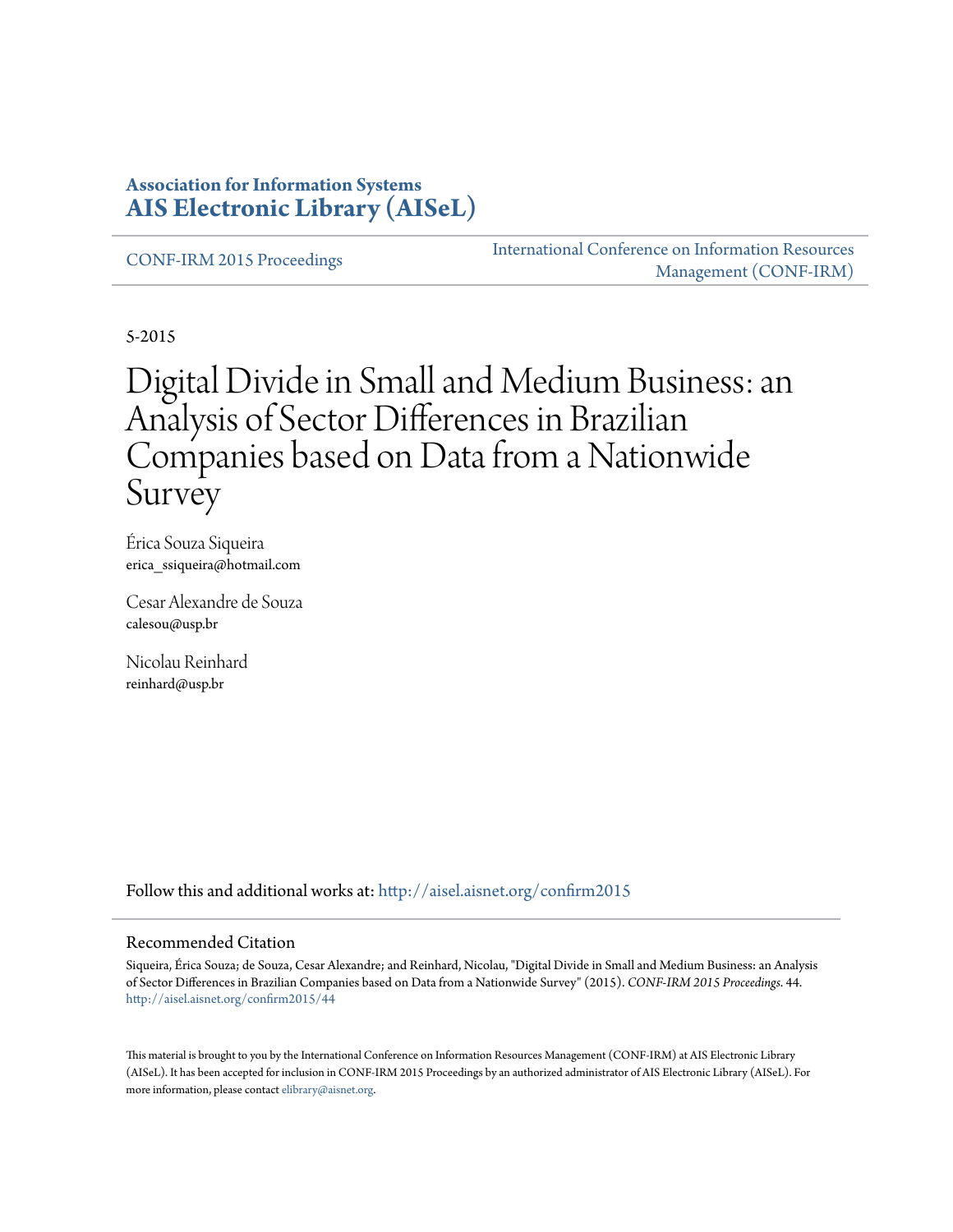## **P05. Digital Divide in Small and Medium Business: an Analysis of Sector Differences in Brazilian Companies based on Data from a Nationwide Survey**

Érica Souza Siqueira erica\_ssiqueira@hotmail.com

Cesar Alexandre de Souza calesou@usp.br

> Nicolau Reinhard reinhard@usp.br

#### *Abstract*

"Information Era" is the term used to designate the current economic period, in which information, especially through technology production and innovation generation, is very important in the conduct of a business and to generate added value. In this environment, investing in Information and Communication Technologies (ICT) enables access to information and knowledge, as well as improvements in the inter- and intra-organizational integration. Therefore individuals, organizations and countries, which have little or no access to ICT, cannot profit from these benefits: they are the "digitally excluded." This situation, which affects mainly small and medium companies (SMCs), is still underrepresented in the literature, motivating the present exploratory study that aims at describing the digital divide of Brazilian companies, taking into consideration their size and market segment. The research used micro-data from the 2011 report "ICT Use in Brazilian Households and Enterprises" a survey that is performed annually by the Brazilian Internet Steering Committee (CGI) and has data for over 6,000 companies of diverse sectors in all regions of the Country. The main contribution of the present is paper is the development of an index of digital inclusion at company level that takes into account its size and economic activity.

*Key words ICT Use; SMCs; Digital Divide*

### **1. Introduction**

Information and Communication Technologies (ICT) enable the quick access to information and knowledge, as well as a quick integration and sharing of information among individuals, businesses and countries. This is a result of the radical change provided by the ICT in the manner of acquiring, storing, processing and transmitting knowledge, which, at the same time, eliminates the physical barriers and enables a new social and economic configuration (Lojkine, 2007; Boltansky & Chiapello, 2009). This increased dependency on the use of information and knowledge has created a new type of exclusion: the digital exclusion, impacting people, companies or countries that either do not have access to ICT or that, although having access to ICT, cannot make use of it in order to obtain their benefits (Sanchez, 1998; Dewan & Riggins, 2005). In other words, the digital divide can exclude people, companies and countries from our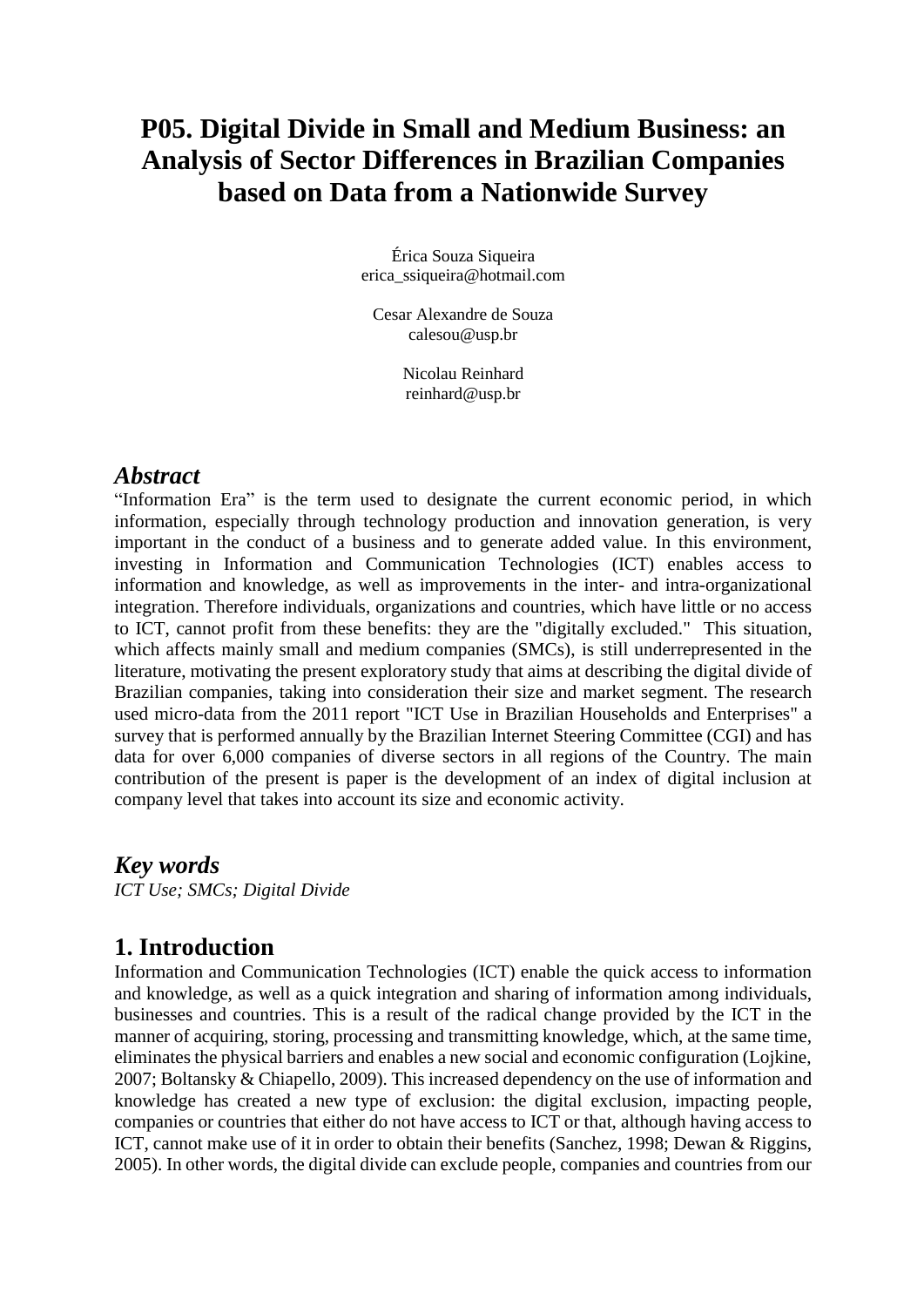information- and knowledge-based society and economy, preventing them from having the possibility to change, think and participate. Small and medium companies (SMCs) seem to be more vulnerable. Venkatesh  $&$  Sykes (2013) argue that there are still few studies on the digital divide among companies and that a more widespread ICT use in small and medium companies could result in greater operational effectiveness and efficiency for those companies.

The Economic Commission for Latin America and the Caribbean (ECLAC) in its action plan for an information society in Latin America and Caribbean (eLAC), CEPAL (2010) recognized that there is a significant digital divide, affecting more the SMCs and recognizes the importance of both the access to and a more complex use of the ICT, such as telework or electronic commerce for company performance. In order to inform public policy making for digital divide reduction and economic development the Center of Studies on Information and Communication Technologies (CETIC.br) (CETIC), a department of the Brazilian Internet Steering Committee (CGI.br), has a diversified statistical survey program to collect data on the use of ICT in the Country. In order to allow international comparability, these studies comply with UNCTAD survey methodology and standards. In its last edition, in 2013, the "ICT Enterprises" survey had a sample of 6,429 companies of all sizes, distributed throughout Brazil (CGI, 2014). By analyzing the 2013 survey results, it is possible to note that, regarding the ICT use, small and medium companies are lagging behind their larger counterparts because, even with most of them (97%) having computers and access to Internet (96%), only 56% are have their own website, and only 26% claimed to use an ERP system to integrate data into a single system, as compared to the large companies: (89% have website and 69% use ERP) (CGI, 2014).

This deficiency had already being identified by DeLone who, back in 1988 published an article in MIS Quarterly, addressing the issue of the ICT use in SMCs (Delone, 1988) and showing that although computers were becoming more accessible, companies were still making inadequate use of these ICT resources. The objective of this research is to identify and analyze the digital divide of Brazilian SMCs, according to their size and economic activity. This analysis, based on the data of 2,070 companies of the 2011 "ICT use in Enterprises" survey, led to the development of a company ICT usage index to be used to analyze the digital divide among companies.

## **2.Theoretical Reference Model**

#### **2.1.Digital Divide in Companies**

There are several definitions for the digital divide concept in the literature. For the OECD's, for example, digital divide is the difference between individuals, families, companies and geographical sites regarding the access to ICT and its use to perform diverse activities. For Fong (2009), however, digital divide can be observed when a group or segment is deprived of that which information technologies and communication have the potential to provide, including economic growth and innovation, which, according to the author, are associated with the technological progress also provided by ICT.

For Dewan & Riggins (2005), digital divide can be separated into two categories: the first order digital divide is related to the access and possibility of ICT acquisition, while the second order digital divide considers the differences in intensity and quality in the ICT use among those who already have access to technology. These authors reason that the technologies are becoming more and more commercially accessible and widely available and, consequently,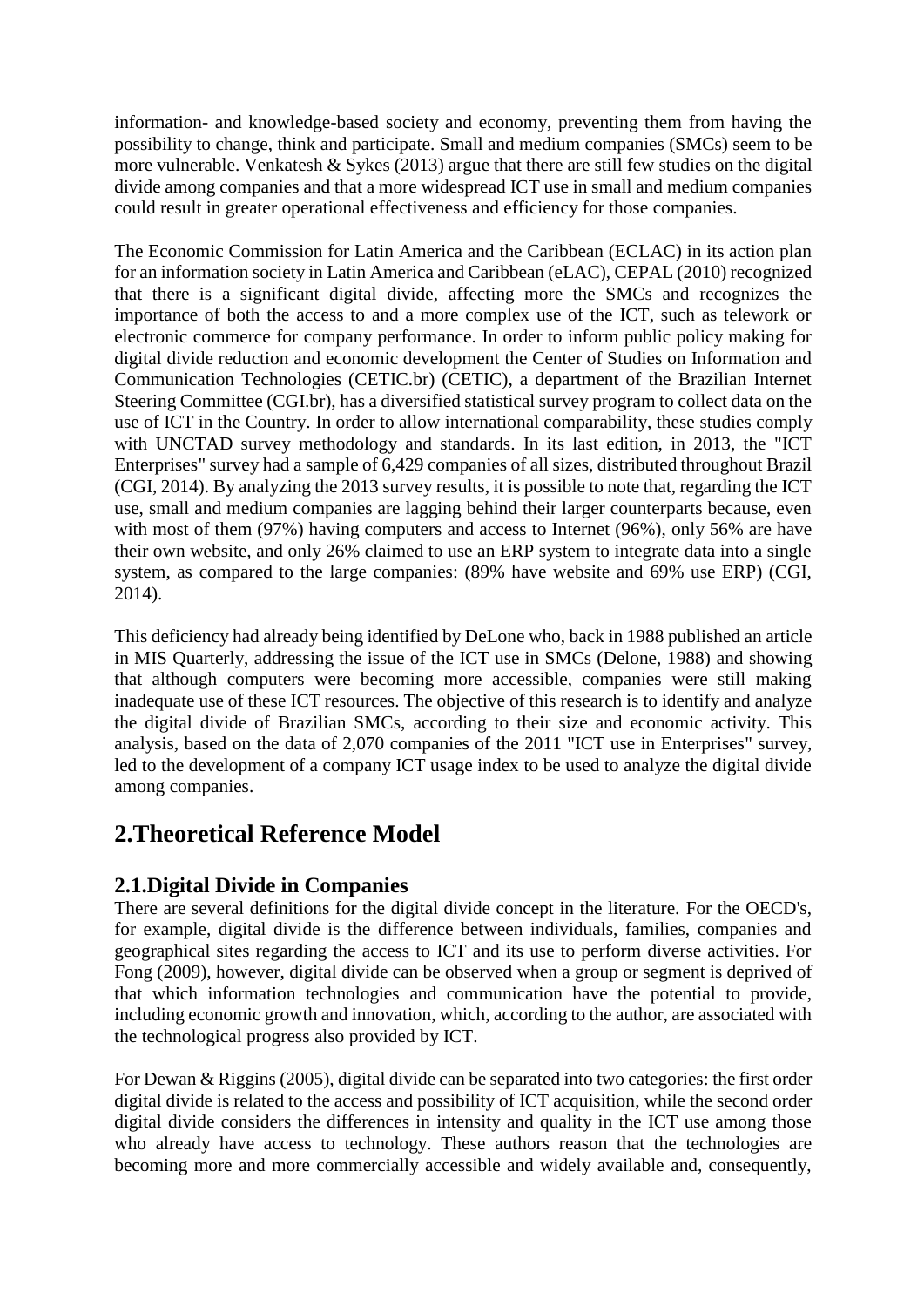most participants in any social system have access to them. However, the effective use and the results obtained from this use depend on aspects beyond the mere ownership of ICT. They depend on aspects such as proper management of resources, incorporation in the company's processes, cultural changes and incorporation of new individual and organizational skills. Therefore, second order digital divide becomes nowadays an even more relevant issue.

The authors proposed a conceptual model to analyze both first order and second order digital divide under three perspectives: a) individual perspective, b) organizational perspective and c) global perspective, considering the first order (access) and second order (use) digital divide. In their model, the authors point out theoretical perspectives for studying second order digital divide in companies, among them, the theories of dissemination and adoption of technology. The authors present, then, the adoption of ICT as a process in which the use is the last step. Therefore, to develop the proposed digital divide index, this article will use the dimensions of the ICT organizational use, which are detailed in the methodology session.

#### **2.2 The problems of the digital divide for SMCs**

SMCs account, in Brazil, for approximately 40% of the employed labor; and 32% of total wages (IBGE, 2010). The representativeness of SMCs in Brazil is very similar to other countries, for example, in the European Union, where small and medium companies account for 37% of employed people and 36.5% of added value (Schmiemann, 2008). The data that stands out in the comparison is the GDP share: while in Brazil micro, small and medium companies represent 20% of the GDP (La Rovere, 2002), in Europe, this amount reaches 60%. (Schmiemann, 2008).

The study developed by CEPAL (2013) on SMCs in Europe, Latin America and Caribbean has data on the major participation of these companies in generating employment and recognizes the existence of a productivity gap when comparing them with large companies. In Brazil, for example, according to the study, small companies have 27% of the productivity of large companies, and the medium ones, 40%. According to the document, this gap could be reduced by integrating technology, innovation and knowledge. Therefore, the study recommends promoting the ICT use and management innovation, taking into account technology management elements in the company and support systems. (CEPAL, 2013 p.21)

In addition to low productivity, another problem of the SMCs is the high number of early enterprise mortality. Filion (2008) observed that the chance of survival increases when the administrator is experienced and knowledgeable in the business and market, emphasizing the extreme importance of information availability for these organizations. Another very significant aspect in Brazil are the regional differences. While the Southern regions of the Country have higher development index, the North and Northeast regions still have challenges regarding infrastructure for business and the development of human resources.

SMCs, therefore, can be seen as being very important for job creation in the country, but they suffer from low productivity and high mortality, with many authors defending that the adoption of ICT could contribute to changing this scenario and developing the SMCs.

#### **2.3"ICT Enterprises" survey**

One of the important initiatives in the promotion of the digital divide reduction is the production of statistics on the use and application of ICT, mapping regions and places with the lowest access to ICT benefits. In 2005, for example, during the World Summit on the Information Society (WSIS), the importance of developing comparable ICT indicators to measure digital divide and then asking nations to make the effort to create inclusive public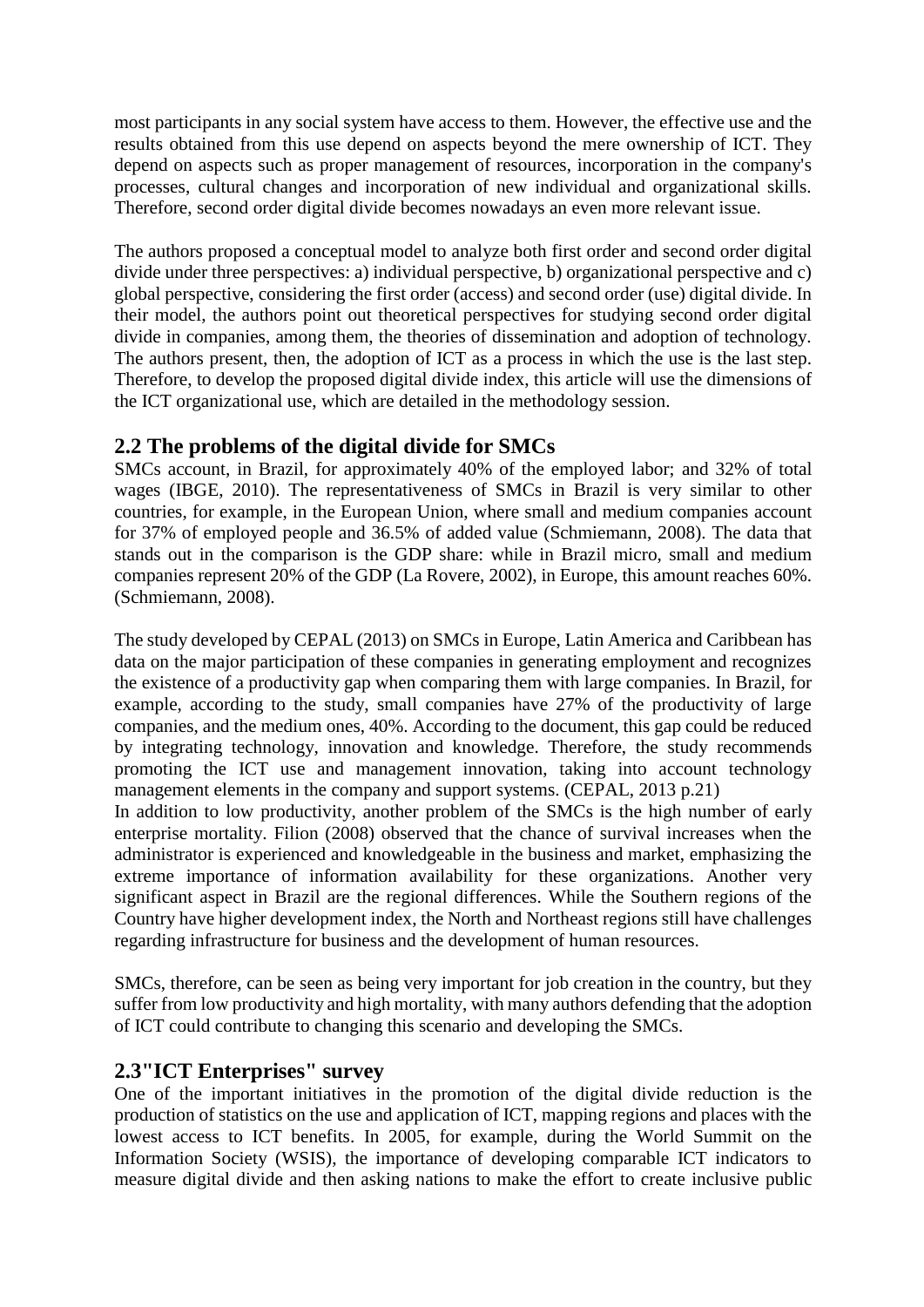policies was emphasized. In Brazil, the Brazilian Internet Steering Committee (CGI.br) is a civil society organization that received from the government the task of coordinating the Internet services in the Country, ensuring technical quality, dissemination of access and innovation (CGI, 2013). Among CGI's main tasks are: a) Internet regulation; b) recommendation of standards; c) promotion of studies and safety standards; d) management of Internet addresses (IPs) and the registration of domain names using the Top Level Domain .BR and; e) collection, organization and dissemination of information, including indicators and statistics. The Center of Studies on Information and Communication Technologies (CETIC.br) is the CGI research center responsible for developing studies that provide data on the ICT use in many sectors of the society, in order to support the development of policies and actions of CGI.br. The center conducts the following surveys: a) ICT Households, b) ICT Enterprises, c) ICT Kids Online, d) ICT e-Government, e) ICT Education, f) ICT Internet Providers, g) ICT Telecenters, h) ICT NGOs and, i) ICT Health.

The "ICT Enterprises" survey is performed yearly since 2005, with the objective of measuring the ownership and use of information and communication technologies (ICT) in Brazilian enterprises with 10 or more employees. The Survey follows a methodological standard proposed in the United Nations Conference on Trade and Development Manual, prepared together with the Organization for Economic Cooperation (OECD) and Eurostat (Statistical Office of the European Commission) (CGI, 2013). Therefore, the several dimensions and questions of the survey are established in order to be internationally comparable. The dimensions addressed by the survey are the following: a) General information on access to ICT systems; b) Internet use; c) Use of Electronic government; d) Electronic commerce; e) ICT skills and management; f) Software. There are more than 90 questions covering these dimensions, to be answered by the company manager and, if available, the person responsible for the ICT area.

This paper is based on the Data of the 2012 "ICT Enterprises" Survey (collected in 2011). The access to this data was made possible through to partnership that CGI.br maintains with researchers of Brazilian universities, in order to promote research and studies based on the available information.

## **3. Methodology**

#### **3.1Sample and its Demographic Characteristics**

The 2011 "ICT Enterprises" survey microdata include the information of 5,593 companies of all sizes. Of this total, a set of 3,996 companies with between 10 and 249 employees was selected, focusing only in SMCs. Excluded from this subset were the answers containing "I do not know" or even missing answers for any of the variables included in the ICT use index. After this process, the selected sample resulted in 2,070 small and medium companies. In Table 1 the sample was distributed according to the size of the company.

In order to measure the digital divide in different economic activity sectors, the paper will explore the differences in the ICT Use index among the business sectors included in the selected sample, namely: a) Manufacturing Industry; b) Construction; c) Trade; repair of motor vehicles and motorcycles; d) Transport, storage and mailing; e) Accommodation and food; f) Information and communication; g) Real estate activities; h) Professional, scientific and technical activities; i) Administrative activities and complementary services; j) Arts, culture,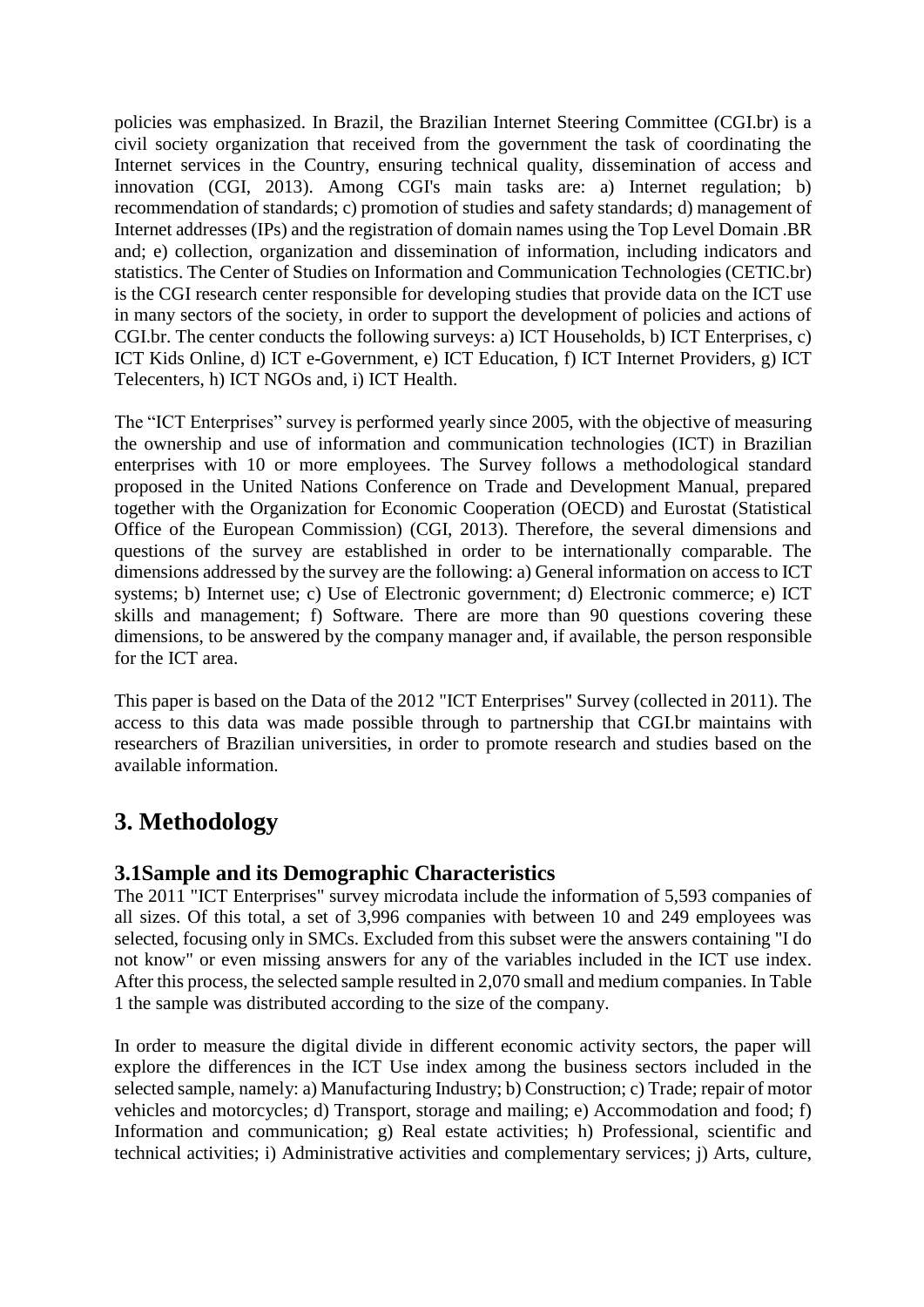sports and recreation. In Table 2 the sample was distributed according to the segment versus size of the company.

| Size (qty of employees) |                 | Qtv  | Percentage | <b>Cumulative</b><br>percentage |
|-------------------------|-----------------|------|------------|---------------------------------|
| Small                   | From 10 to 19   | 290  | 14.0       | 14.0                            |
|                         | From 20 to 49   | 618  | 29.9       | 43.9                            |
| Medium                  | From 50 to 99   | 521  | 25.2       | 69.0                            |
|                         | From 100 to 249 | 641  | 31.0       | 100.0                           |
|                         | Total           | 2070 | 100.0      |                                 |

|  |  | Table 1: Sample Distribution by Size |  |  |
|--|--|--------------------------------------|--|--|
|--|--|--------------------------------------|--|--|

|                                                           |                  | Range of total employees |                  |                    |       |
|-----------------------------------------------------------|------------------|--------------------------|------------------|--------------------|-------|
|                                                           | From 10 to<br>19 | From 20 to<br>49         | From 50 to<br>99 | From 100 to<br>249 | Total |
| C Manufacturing Industry                                  | 12%              | 28%                      | 23%              | 37%                | 100%  |
| <b>F</b> Construction                                     | 9%               | 26%                      | 31%              | 34%                | 100%  |
| G Trade; repair of motor vehicles,<br>personal belongings | 14%              | 29%                      | 25%              | 32%                | 100%  |
| H Transport, Storage and Mailing                          | 10%              | 22%                      | 25%              | 44%                | 100%  |
| l Accommodation and Food                                  | 18%              | 41%                      | 22%              | 19%                | 100%  |
| J Information and Communication                           | 14%              | 37%                      | 25%              | 24%                | 100%  |
| L Real Estate Activities                                  | 13%              | 28%                      | 33%              | 28%                | 100%  |
| M Professional, scientific and technical<br>activities    | 19%              | 29%                      | 30%              | 22%                | 100%  |
| N Administrative activities and<br>complementary services | 16%              | 29%                      | 28%              | 27%                | 100%  |
| R Arts, culture, sports and recreation                    | 15%              | 30%                      | 23%              | 33%                | 100%  |
| <b>TOTAL</b>                                              | 14%              | 30%                      | 25%              | 31%                | 100%  |

**Table 2:** Sample Distribution by Segment vs. Size

#### **3.2 ICT Use Index**

In order to perform the data analysis, an index was developed to measure the ICT use by companies, in a comparative manner. An index, as highlighted by Prabhu et al. (1999), is the result of a calculation in which indicators are used as variables (which should have their relations established), producing an added value. Khanna (2000) explains that an index can be understood as a high-category indicator. For Januzzi (2001), an indicator should be replicable and be able to be unfolded into levels, for example, geographically. The indicator should also be periodically updated and enable comparison over time.

In order to create the ICT use index for this work, the dimensions proposed by Zwicker, Souza & Vidal (2006) were taken into consideration. These authors, based on Tu (2002), proposed and validated the following dimensions for the use organizational ICT based information systems: a) horizontal integration (internal systems such as ERP, CRM and others); b) decision-making support (decision and management support systems); external integration systems (SCM, Internet and e-Commerce); and use of tools for knowledge and innovation generation.

From the variables available in the CETIC survey, we selected those most directly related to this model´s dimensions. The analysis included a binary exploratory factor analysis, as well as the structural equation modeling through PLS (Partial Least Square), using the SmartPLS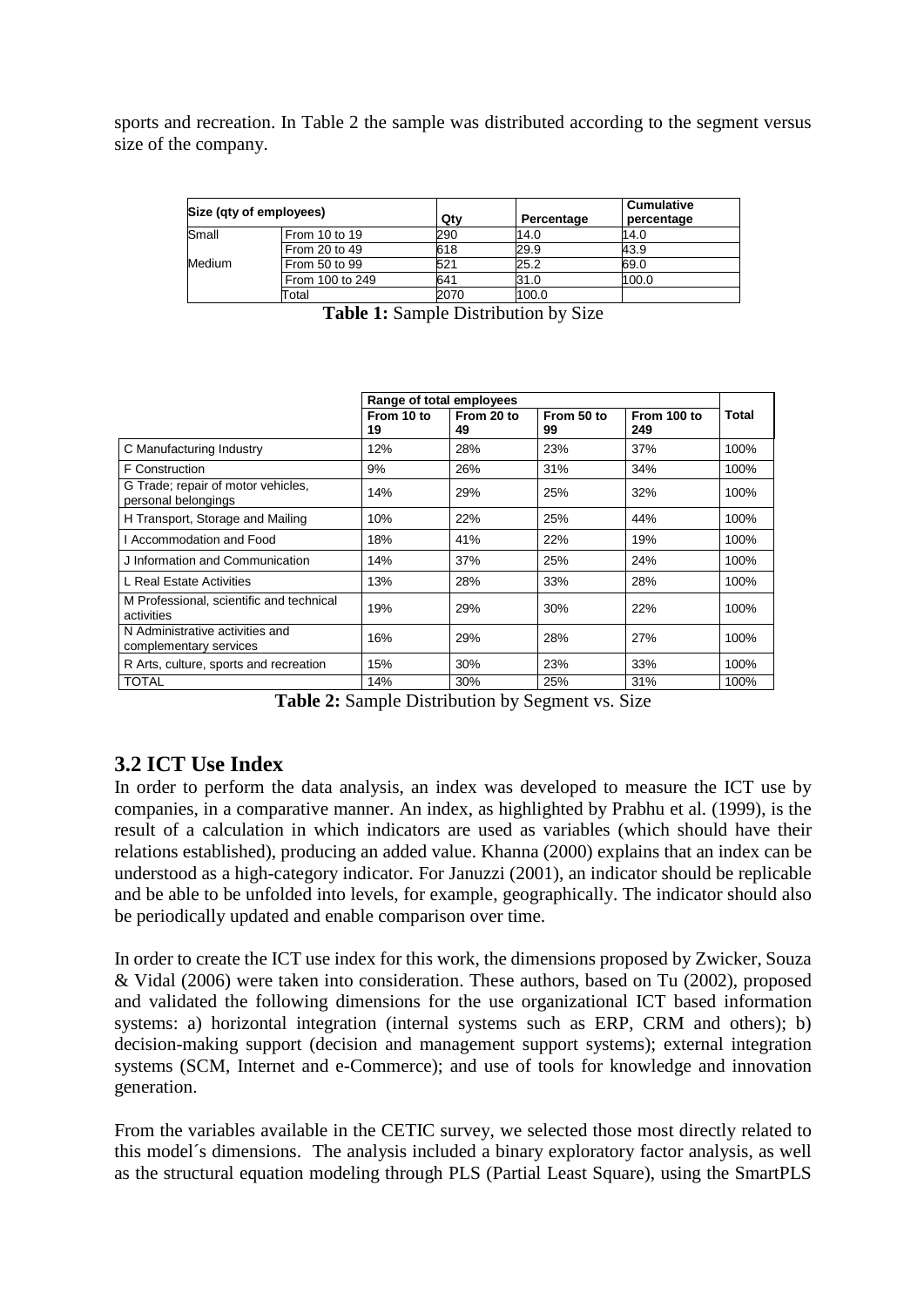software version 2.0. The model validation is presented ed in Table 3. Note that there CETIC survey has no variables to measure the Knowledge Management dimension. Further details of the process for obtaining the index are presented in Anonymous (2013). Using the factor scores obtained from PLS, an index of ICT Use was calculated linking to the adoption of technologies with the enabled performance of the business functions, as described in the reference model. The values were transformed to fit the 0-1 range (0 for the lowest value obtained and 1 for the highest value obtained on each dimension). The values obtained for the 2,070 companies are presented in Table 4. Table 5 shows that the sectors with the lowest average ICT Use, such as Arts, culture and sports, are below the overall average of 0.55.

| Dimension of the ICT Use    | <b>Questions in ICT Enterprise Survey</b>      |
|-----------------------------|------------------------------------------------|
|                             | Used ERP to integrate data and processes       |
|                             | Used CRM to manage client information          |
| Internal Integration        | Training and education                         |
|                             | Recruit internal and external staff            |
|                             | Market monitoring                              |
| Decision-making support     | Search for information in products or services |
|                             | Search for government information              |
|                             | Order or booking system                        |
| <b>External Integration</b> | Provide after-sales support                    |
|                             | Customization of products for clients          |

**Table 3:** Adapted model of ICT Use after factor analysis and PLS

|                                            | n     | Average | <b>Std. Deviation</b> | <b>Minimum</b> | <b>Maximum</b> |  |
|--------------------------------------------|-------|---------|-----------------------|----------------|----------------|--|
| <b>ICT Use</b>                             | 2.070 | 0.55    | 0.20                  |                |                |  |
| Table 4. Statistics of the ICT He verichle |       |         |                       |                |                |  |

| Size   | <b>Economic Activity Category</b>                                | <b>External</b> | Internal | <b>Decision</b> | <b>ICT Use</b> |
|--------|------------------------------------------------------------------|-----------------|----------|-----------------|----------------|
| Small  | <b>Real Estate</b>                                               | 0,51            | 0,54     | 0,84            | 0,54           |
| Small  | Information and Communications                                   | 0,49            | 0,51     | 0,90            | 0,53           |
| Small  | Commerce                                                         | 0,58            | 0,51     | 0,82            | 0,52           |
| Small  | Manufacturing                                                    | 0,50            | 0,52     | 0,83            | 0,52           |
| Small  | Administrative<br>complementary<br>activities<br>and<br>services | 0,47            | 0,51     | 0,79            | 0,50           |
| Small  | Construction industry                                            | 0,44            | 0,44     | 0,86            | 0,49           |
| Small  | Professional, scientific and technical activities                | 0,43            | 0,51     | 0,79            | 0,47           |
| Small  | Accommodation and food                                           | 0,53            | 0,51     | 0,81            | 0,47           |
| Small  | <b>Transportation and Storage</b>                                | 0,56            | 0,42     | 0,80            | 0,46           |
| Small  | Arts, Culture, Sports and Recreation                             | 0,44            | 0,47     | 0,77            | 0,38           |
| Medium | Information and Communications                                   | 0.54            | 0,71     | 0,91            | 0,67           |
| Medium | <b>Real Estate</b>                                               | 0,62            | 0,58     | 0,92            | 0,63           |
| Medium | Commerce                                                         | 0,54            | 0,63     | 0,88            | 0,62           |
| Medium | Professional, scientific and technical activities                | 0,50            | 0,61     | 0,92            | 0,60           |
| Medium | Manufacturing                                                    | 0,50            | 0,58     | 0,87            | 0,59           |
| Medium | Accommodation and food                                           | 0,55            | 0,55     | 0,85            | 0,57           |
| Medium | Construction industry                                            | 0,50            | 0,56     | 0,87            | 0,55           |
| Medium | Professional, scientific and technical activities                | 0,58            | 0,56     | 0,83            | 0,55           |
| Medium | <b>Transportation and Storage</b>                                | 0,50            | 0,50     | 0,85            | 0,52           |
| Medium | Arts, Culture, Sports and Recreation                             | 0,42            | 0,50     | 0,80            | 0,47           |

**Table 4:** Statistics of the ICT Use variable

**Table 5:** ICT Use among business sectors

In order to verify whether the index difference among the sectors is significant, a statistical analysis was conducted using the ANOVA method, which enables the simultaneous comparison of the averages of different groups. ANOVA works well in the case of deviations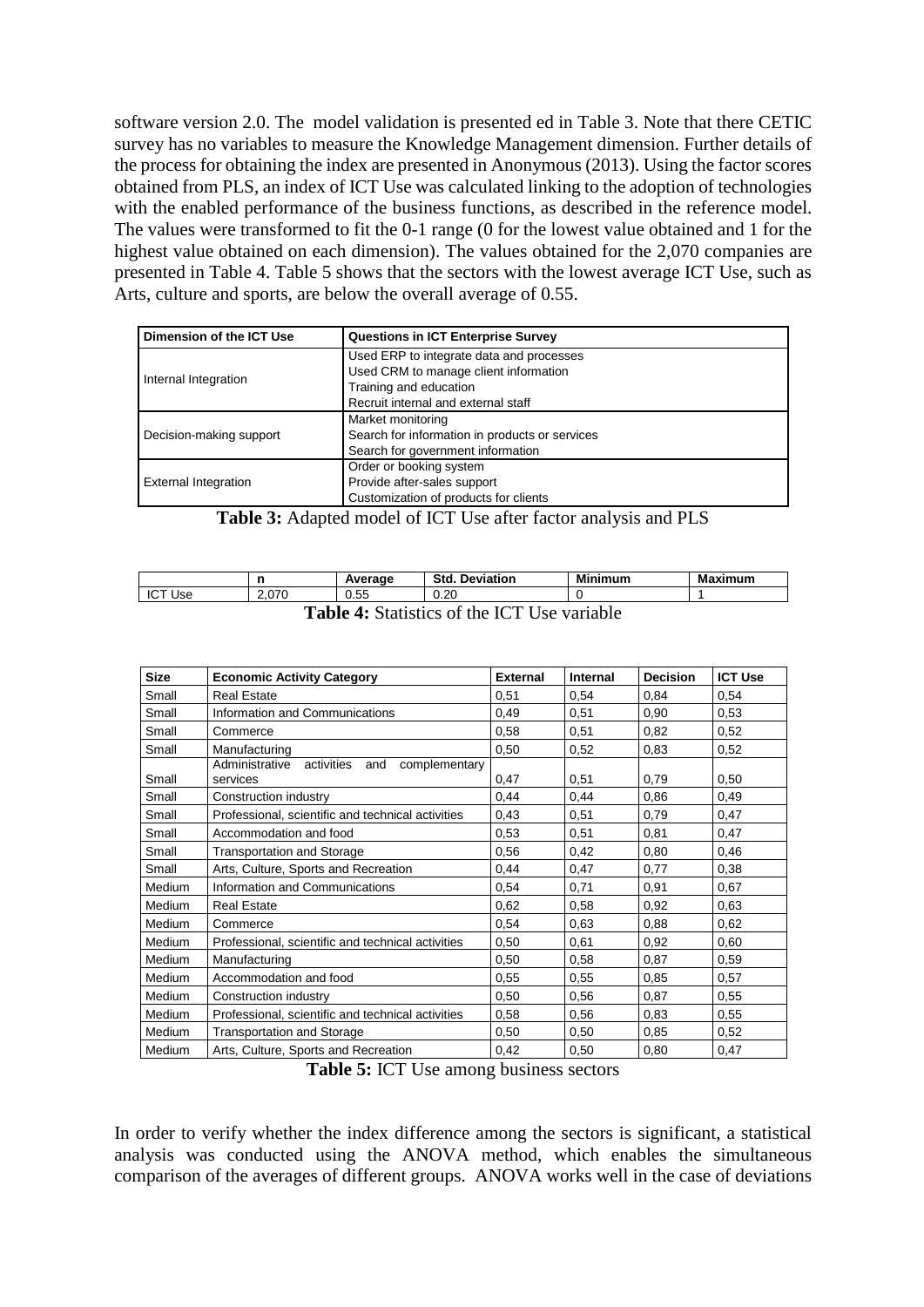of the regular distribution, but it assumes that there is homogeneity among the variances of different groups (Glass & Hopkins, 1996). Therefore, for this test, Levene's test was first applied in order to verify whether the variance of the ICT Use among the segments is homogeneous (Table 6).

| Variable                      | P-value | Result                                              |  |  |  |
|-------------------------------|---------|-----------------------------------------------------|--|--|--|
| ICT Use and Sector            | .388    | Null hypothesis of homogeneity of variance rejected |  |  |  |
| <b>Table 6:</b> Levene's Test |         |                                                     |  |  |  |

As there is homogeneity, the use of the ANOVA test is then justified to verify if there a statistically significant ICT use index average difference among the several market segments. The test result, according to Table 6, indicates a P-value <0.05, which refutes the hypothesis of average equality among different CNAE (National Code of Economic Activity), that is, at least one market segment presents a significant average difference in relation to the others.

|                                                 | <b>Statistics</b> | df1 | P-value |  |  |
|-------------------------------------------------|-------------------|-----|---------|--|--|
| ANOVA                                           | 6.213             |     | .000    |  |  |
| <b>Table 7:</b> ANOVA Test - ICT Use and Sector |                   |     |         |  |  |

After confirming the existence of a significant difference among the groups, the Tukey-Kramer post-hoc test can be used to find out which groups present significant average differences. Such test is proper for homogeneous variances within groups of different sizes (Garson, 2014). Table 8 lists only the pairs of market segments that presented significant average difference. For example, the segment "Manufacturing Industry" presents a statistically significant difference of 0.13 in the index in relation to the segment "Arts, culture, sports and recreation".

| <b>Market Segment</b>                | <b>Segment with Average Difference</b><br><b>Difference</b>        |      | <b>Standard</b><br><b>Deviation</b> | Pvalue |
|--------------------------------------|--------------------------------------------------------------------|------|-------------------------------------|--------|
| C Manufacturing Industry             | R Arts, culture, sports and recreation                             | 0.13 | 0.03                                | < 0.01 |
|                                      | H Transport, Storage and Mailing                                   | 0.08 | 0.02                                | < 0.01 |
| G<br>motor<br>Trade;<br>repair<br>οf | I Accommodation and Food                                           | 0.07 | 0.02                                | < 0.01 |
| vehicles, personal belongings        | Administrative<br>activities<br>N<br>and<br>complementary services | 0.05 | 0.02                                | < 0.01 |
|                                      | R Arts, culture, sports and recreation                             | 0.15 | 0.03                                | < 0.01 |
| Information                          | H Transport, Storage and Mailing                                   | 0.1  | 0.03                                | < 0.01 |
| and<br>Communication                 | I Accommodation and Food                                           | 0.09 | 0.03                                | < 0.01 |
|                                      | R Arts, culture, sports and recreation                             | 0.17 | 0.04                                | < 0.01 |
| L Real Estate Activities             | R Arts, culture, sports and recreation                             | 0.16 | 0.04                                | < 0.01 |

**Table 8**: Average difference in the ICT Use among different CNAE

#### **3.3 Correspondence Analysis**

After verifying the existence of significant average differences in the ICT use index among sectors, the next step was to verify whether the segments are grouped according to their average ICT Use. For that, a qualitative analysis through a perceptual map, created by the correlation analysis method, was performed. A perceptual map, according to Hair et al. (2009), can be used to verify the similarities among the objects in a two-axis chart, X and Y. In order to prepare the perceptual map, a new ordinal qualitative variable was developed, called Included/Excluded, based on the ICT Use index. To that end, the index variation, which ranges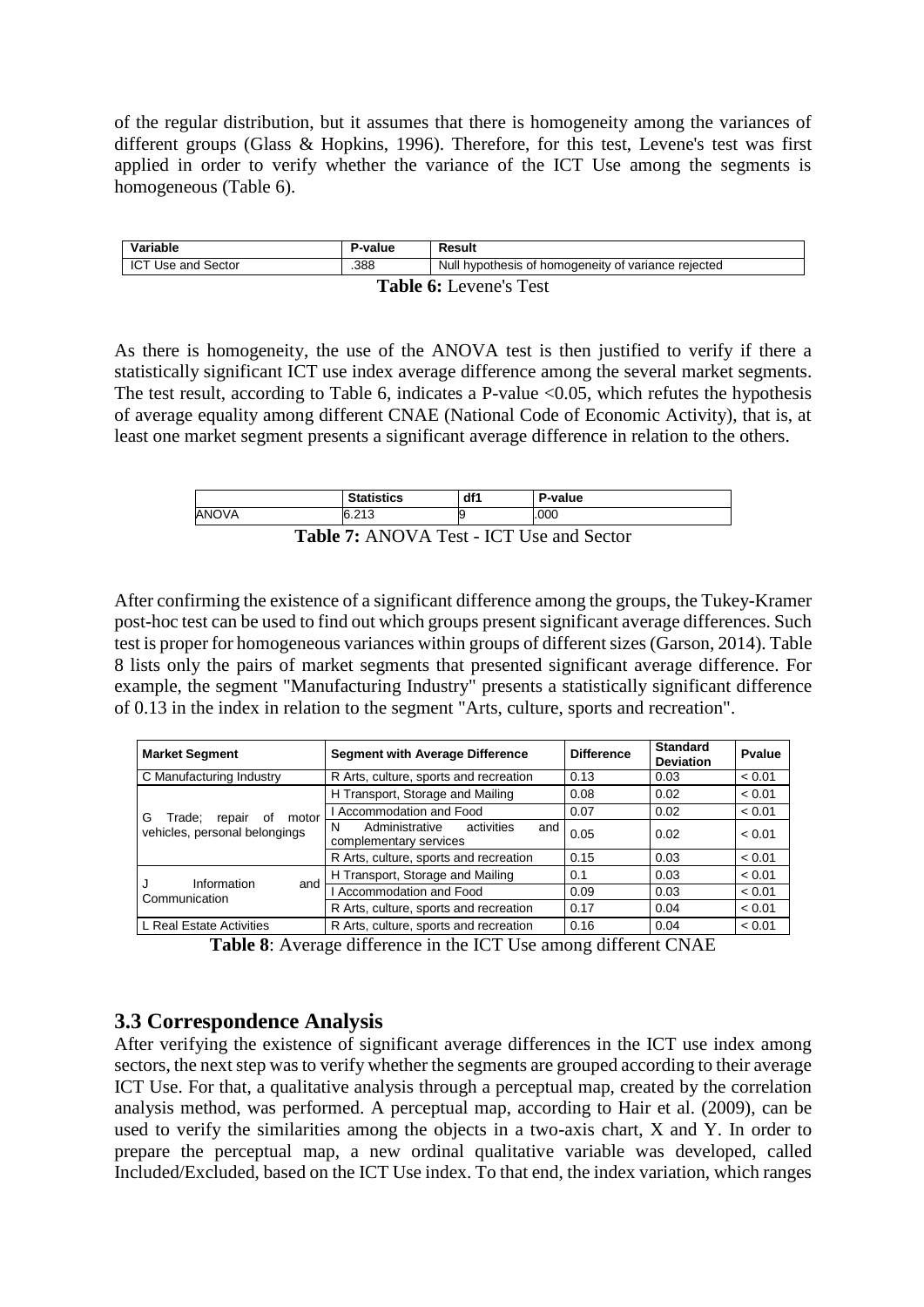from 0 to 1 (where 0 means a wide divide and 1 no divide), was divided into four groups, according to Table 9. This transformation is a requirement of the correlation analysis method, which groups diverse cases based on categorical or ordinal variables.

| <b>ICT Use Index Range</b> | <b>Classification Assigned</b> |
|----------------------------|--------------------------------|
| From 0.00 to 0.25          | Excluded                       |
| From 0.2501 to 0.50        | <b>Partially Excluded</b>      |
| From 0.5001 to 0.75        | Partially Included             |
| From 0.7501 to 1           | Included                       |

**Table 9**: Included/Excluded Variable

However, before performing this analysis, it was checked whether there is a correlation between the two variables in question: "Included/Excluded" and "Sector". A correlation between both variables is a prerequisite for correlation analysis and map construction. Therefore, the correlation was checked using a chi-square test, resulting in a statistical value of 70.24 and P-value of 0.00, indicating the existence of correlation.

The correlation analysis and the perceptual map assembly showed that both dimensions, 1 and 2, or X and Y, which comprise the map, explain 91% of the variability, indicating a major explanatory power to the map. The perceptual map presented in Figure 1 allows the search for a grouping standard of the segments in relation to their classification in the Incl./Excl. variable. The legend in Table 10 helps in understanding the perceptual map.

| Variable                     | Value                                                   |
|------------------------------|---------------------------------------------------------|
| Included/Excluded (Included) | 1 for Excluded                                          |
|                              | 2 for Partially Excluded                                |
|                              | 3 for Partially Included                                |
|                              | 4 for Included                                          |
| <b>Market Segment</b>        | 5 Manufacturing Industry<br>6 Construction              |
|                              | 7 Trade; repair of motor vehicles, personal belongings  |
|                              | 8 Transport, Storage and Mailing                        |
|                              | 9 Accommodation and Food                                |
|                              | 10 Information and Communication                        |
|                              | 11 Real Estate Activities                               |
|                              | 12 Professional, scientific and technical activities    |
|                              | 13 Administrative activities and complementary services |
|                              | 14 Arts, culture, sport and recreation                  |

**Table 10:** Key for interpretation of the map by Market Segment

The analysis allows the segmentation of the market in four groups, which were named according to their proximity to the Included/Excluded variable:

- Group 1 Companies excluded, from the Arts, culture, sports and recreation segment;
- Group 2 Companies partially excluded, from the following segments: Construction, Transport, Accommodation, and Administrative activities and complementary services;
- Group  $3$  Companies partially included, from the following segments: Industry, Trade, Professional, scientific and technical activities;
- Group 4 Companies included, from the following segments: Information and Communication, and Real Estate Activities;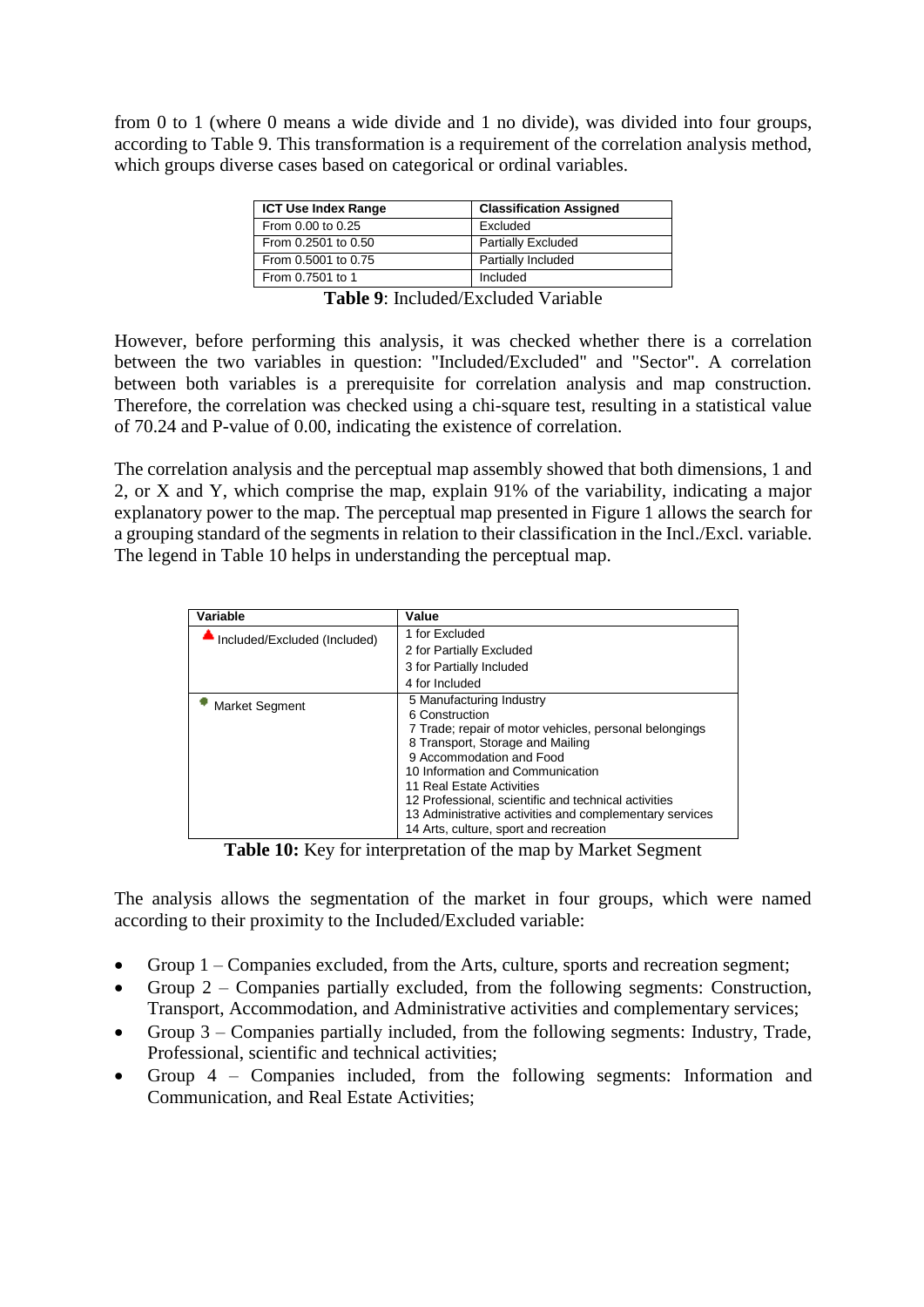

**Figure 1:** Perceptual Map by Market segment

Table 11 shows that 3% of the companies are part of group 1 and 2, (excluded and partially excluded). 62% are in group 3, which is the group formed by the two segments with the highest number of samples: Trade and Industry. Table 11 shows that the companies in the most included group have a higher number of computers and higher relative percentage of users connected to the Internet, as well as a higher percentage of bandwidth use, free Software use and IT specialists hiring. Thus, it is possible to develop hypotheses stating that factors related to technology, such as broadband, or factors related to technology management (existing IT department) may be correlated to a larger ICT use index and, therefore, a greater digital inclusion. Network infrastructure, e-mail and Internet banking use are well disseminated among all the companies, whether included or excluded.

| <b>Market Segments</b>                                                                                                                                        | Number of<br>companies | Percentage | <b>Cumulative</b><br>percentage |
|---------------------------------------------------------------------------------------------------------------------------------------------------------------|------------------------|------------|---------------------------------|
| <b>Excluded:</b> Arts, culture, sports and recreation                                                                                                         | 40                     | 1.9        | 1.9                             |
| <b>Partially excluded:</b> Construction, Transport, Accommodation,<br>and<br>Administrative activities and complementary services                             | 600                    | 29.0       | 30.9                            |
| <b>Partially Included:</b> Companies partially included from the following<br>segments: Industry, Trade, and Professional scientific and technical activities | 1.278                  | 61.7       | 92.7                            |
| <b>Included:</b> Information and Communication, and Real Estate Activities                                                                                    | 152                    | 7.3        | 100.0                           |
| Total                                                                                                                                                         | 2,070                  | 100.0      |                                 |

**Table 11:** Frequency distribution by group

### **4. Conclusions**

In order to study the digital divide in different economic sectors that include Brazilian SMCs, an ICT Use index was used to assign a score to companies, based on their use of technologies to perform business tasks. Based on this index, the research explored the differences in the average index value between sectors. The segments with the most excluded (where the divide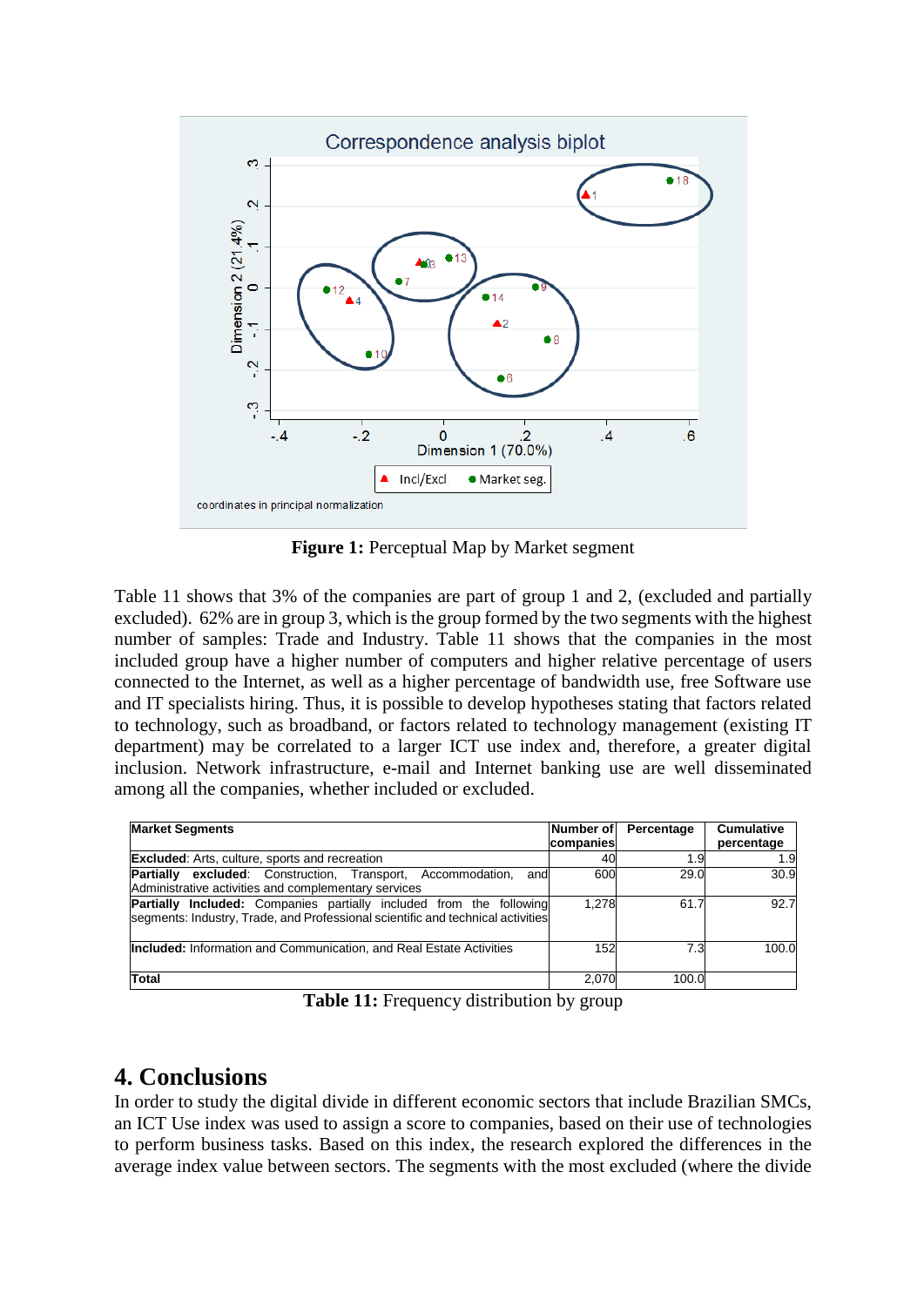is bigger) companies were: Arts, culture, sports and recreation; Construction, Transport, Accommodation and Administrative activities and complementary services.

This study also tried to group the segments according to their average ICT Use, and obtained four groups of companies. Network structure, use of e-mail and Internet banking services are well disseminated among all four groups. However, the group of the most included (where the divide is narrower) companies showed the highest percentage of computers connected to the Internet, the highest percentage of companies with broadband access and the existence of an IT department. With this paper, we hope to enable the creation of hypotheses for future studies on digital divide in companies.

|                                 | <b>Excluded: Arts.</b><br>culture, sports and<br>recreation | Partially excluded:<br>Construction, Transport,<br>Accommodation, and<br>Administrative activities and<br>complementary services | Partially Included:<br>Companies partially<br>included from the following<br>segments: Industry. Trade,<br>Professional, scientific and<br>technical activities | Included:<br>Information and<br>Communication,<br>and Real Estate<br><b>Activities</b> |
|---------------------------------|-------------------------------------------------------------|----------------------------------------------------------------------------------------------------------------------------------|-----------------------------------------------------------------------------------------------------------------------------------------------------------------|----------------------------------------------------------------------------------------|
| Average number of computers     | 29                                                          | 33                                                                                                                               | 38                                                                                                                                                              | 51                                                                                     |
| <b>Wireless Network</b>         | 93%                                                         | 90%                                                                                                                              | 95%                                                                                                                                                             | 97%                                                                                    |
| <b>Wired Network</b>            | 80%                                                         | 79%                                                                                                                              | 79%                                                                                                                                                             | 82%                                                                                    |
| Users Connected to the Internet | 45%                                                         | 51%                                                                                                                              | 53%                                                                                                                                                             | 83%                                                                                    |
| Fiber                           | 20%                                                         | 22%                                                                                                                              | 22%                                                                                                                                                             | 39%                                                                                    |
| 3G                              | 30%                                                         | 55%                                                                                                                              | 56%                                                                                                                                                             | 64%                                                                                    |
| <b>Dedicated Link</b>           | 35%                                                         | 41%                                                                                                                              | 50%                                                                                                                                                             | 65%                                                                                    |
| <b>IT Department</b>            | 48%                                                         | 46%                                                                                                                              | 58%                                                                                                                                                             | 73%                                                                                    |
| E-mail Use                      | 95%                                                         | 99%                                                                                                                              | 99%                                                                                                                                                             | 98%                                                                                    |
| Internet Banking                | 80%                                                         | 90%                                                                                                                              | 94%                                                                                                                                                             | 89%                                                                                    |
| Implementation of New Software  | 20%                                                         | 36%                                                                                                                              | 42%                                                                                                                                                             | 50%                                                                                    |
| IT specialist hiring            | 28%                                                         | 30%                                                                                                                              | 28%                                                                                                                                                             | 39%                                                                                    |
| open source S.O                 | 28%                                                         | 32%                                                                                                                              | 45%                                                                                                                                                             | 59%                                                                                    |

**Table 12:** Characteristics of the Companies according to their exclusion (divide) level

One of the limitations of this article relies on the use of less recent data (2011). Access to the microdata (database) of the most recent survey (2013) was not granted when this paper was written. Although the statistics analysis was made using data from 2011, the type of analysis conducted – the development of a digital exclusion index – can be considered valid even if the data is not the most recent. Also, the results seem to be still valid for more recent datasets. When we observe conclusions and analysis from the most recent survey that is available on the internet (2013) we can conclude that small and medium business still don´t use ICT in order to improve their internal and external integration.

#### *References*

Boltanski, L., & Chiapello, É. (2009). O novo espírito do capitalismo. São Paulo: WMF Martins Fontes

Comissão Econômica para a América Latina e Caribe das Nações Unidas. (2013). *Monitoring of the Plan of Action eLAC2010: Advances and challenges of the information society in Latin America and the Caribbean*. CEPAL, 2010. Disponível em: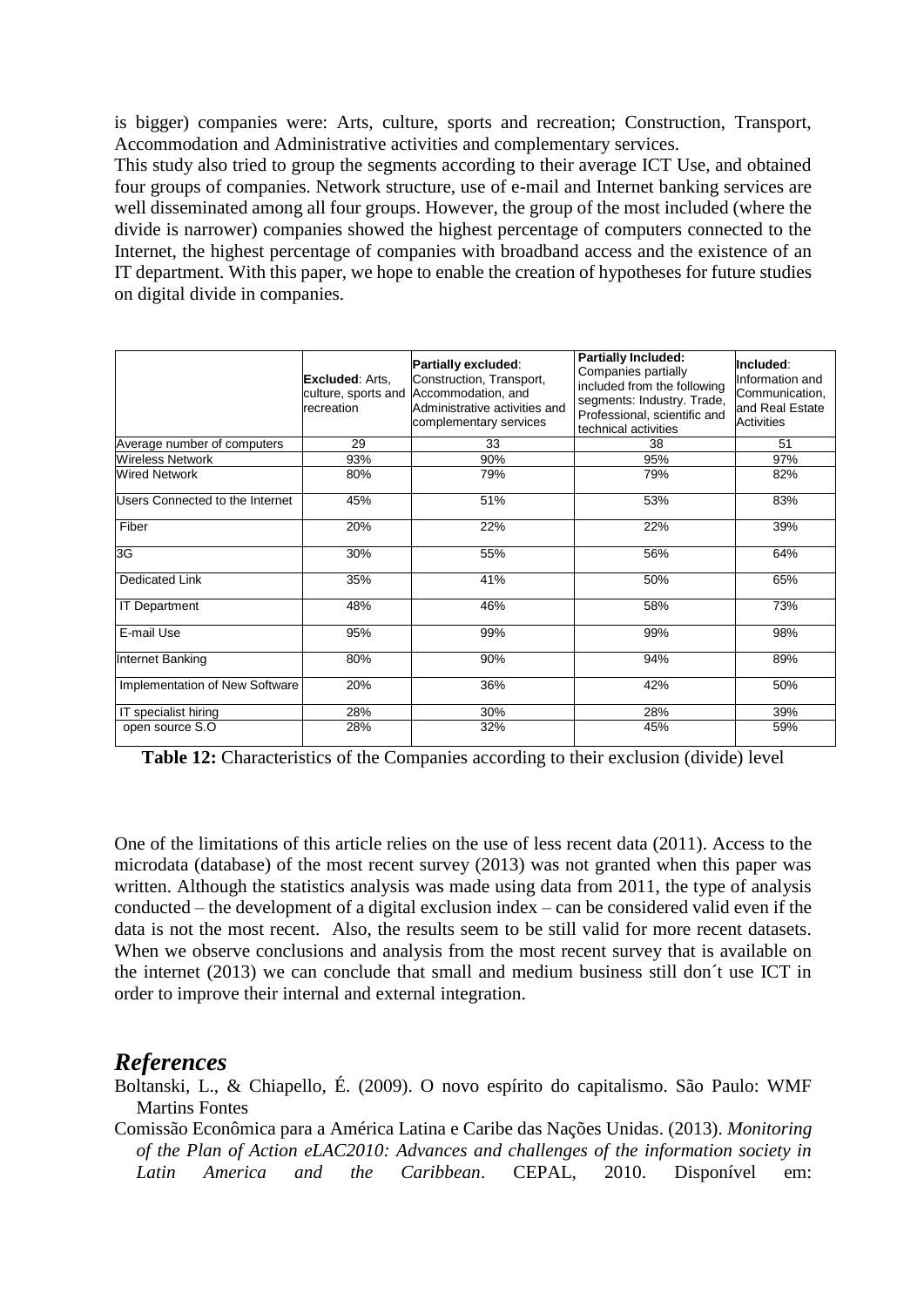http://www.eclac.org/ddpe/publicaciones/xml/2/41802/LCR2165.pdf. Acesso em: Novembro 2013.

Comissão Econômica para a América Latina e Caribe das Nações Unidas. (2010). *Plan de Acción sobre la sociedad de la información y del conocimiento de América Latina y el Caribe (eLAC2015)*. Disponível em:

http://www.eclac.cl/socinfo/noticias/documentosdetrabajo/0/41770/2010-819-eLAC-Plan\_ de\_Accion.pdf. Acesso em: Setembro 2013.

- Comitê Gestor da Internet. (2014). *Pesquisa sobre uso das tecnologias da informação e da comunicação no Brasil, 2013: TIC domicílios e TIC empresas*. São Paulo: Comitê Gestor da Internet no Brasil.
- Delone, W. (1988). Determinants of success for computer usage in small business. In: *MIS Quarterly,* Minneapolis, USA, v. 12, n. 1 pp. 51-61.
- Dewan, D., & Riggins, F. J. (2005). The digital divide: current and future research directions. In: *J. Assoc. Inform. Systems*. v. 6, n. 12. pp. 298–337.
- Filion, L. J. (2008). *O Empreendedorismo como tema de estudos superiores* (palestra). Disponível em: <http://inf.unisul.br/~ingo/emoreendedorismo.pdf>. Acesso em: 03 julho 2008.
- Fong, M. W. L. (2009). *Digital Divide:* The Case of Developing Countries. Issues in *Informing Science and Information Technology*, v. 6.
- Garson, D. (2014). PA 765 Statnotes: An Online Textbook. Disponível em
- <http://faculty.chass.ncsu.edu/garson/PA765/statnote.htm>. Acessado em 17/04/2014.
- Glass, G. V. & Hopkins, K. D. (1996). *Statistical Methods in Education and psychology*. 3a. Ed.Boston: Allyn and Bacon.
- Hair, J. F., Anderson, R. E., Tatham, R. L., & Black, W. C. (2009). *Multivariate Data Analysis: A Global Perspective*. 7th ed. Upper Saddle River: Prentice Hall.
- Instituto Brasileiro de Geografia e Estatística. (2010). *Estatísticas do cadastro central de empresas*. Brasília, 2010.
- Januzzi, P. (2001). *Indicadores sociais no Brasil*. Alinea.
- Khanna, N. (2000). Measuring environmental quality: an index of pollution. In: *Ecological Economics*, v. 35, n. 2, Nov. pp. 191-202.
- La Rovere, R. L. (2002). *Sistematização do Painel: Micro, Pequena e Média Empresa*. In: CASTRO, ANA C. (Orgs). Desenvolvimento em debate: Painéis do desenvolvimento brasileiro II. Rio de Janeiro: Mauad/BNDES.
- Lojkine, J. (2007) O novo salariado informacional: nas fronteiras do salariado. In: *Crítica Marxista*, n. 25. Trad. Henrique Amorim.
- Prabhu, R., Colfer, C. J. P., & Dudley, R. G. (1999). *Guidelines for Developing, Testing and Selecting Criteria and Indicators for Sustainable Forest Management*. Toolbox Series, n. 1. Indonesia: CIFOR.
- Sanches, H. (1998). *Cibersociedad, capitalismo del siglo XXI. Mexico*: [s.ed.], 1998
- Schmiemann, M. (2008). *Enterprises by Size Class: Overview of SMEs in the EU*. Luxembourg: European Commission - Eurostat. (Statistics in focus, 31). Disponível em: <http://epp.eurostat.ec.europa.eu/cache/ITY\_OFFPUB/KS-SF-08-031/EN/KS-SF-08-031- EN.PDF>. Acesso em: Setembro 2013
- Tu, Q. (2002). Measuring Organizational Level IS usage and its Impact on Manufacturing Performance. In: *Proceedings of the Eighth Americas Conference on Information Systems*. Boston.
- Venkatesh, V., & Sykes, T. A. (2013) Digital divide initiative success in developing countries: a longitudinal field study in a village in India*.* In: *Information Systems Research*. 2013. DOI: 10.1287/isre.1110.0409
- Zwicker, R., Souza, C. A., & Vidal, A. G. (2006). An Assessment of the Informatization Level